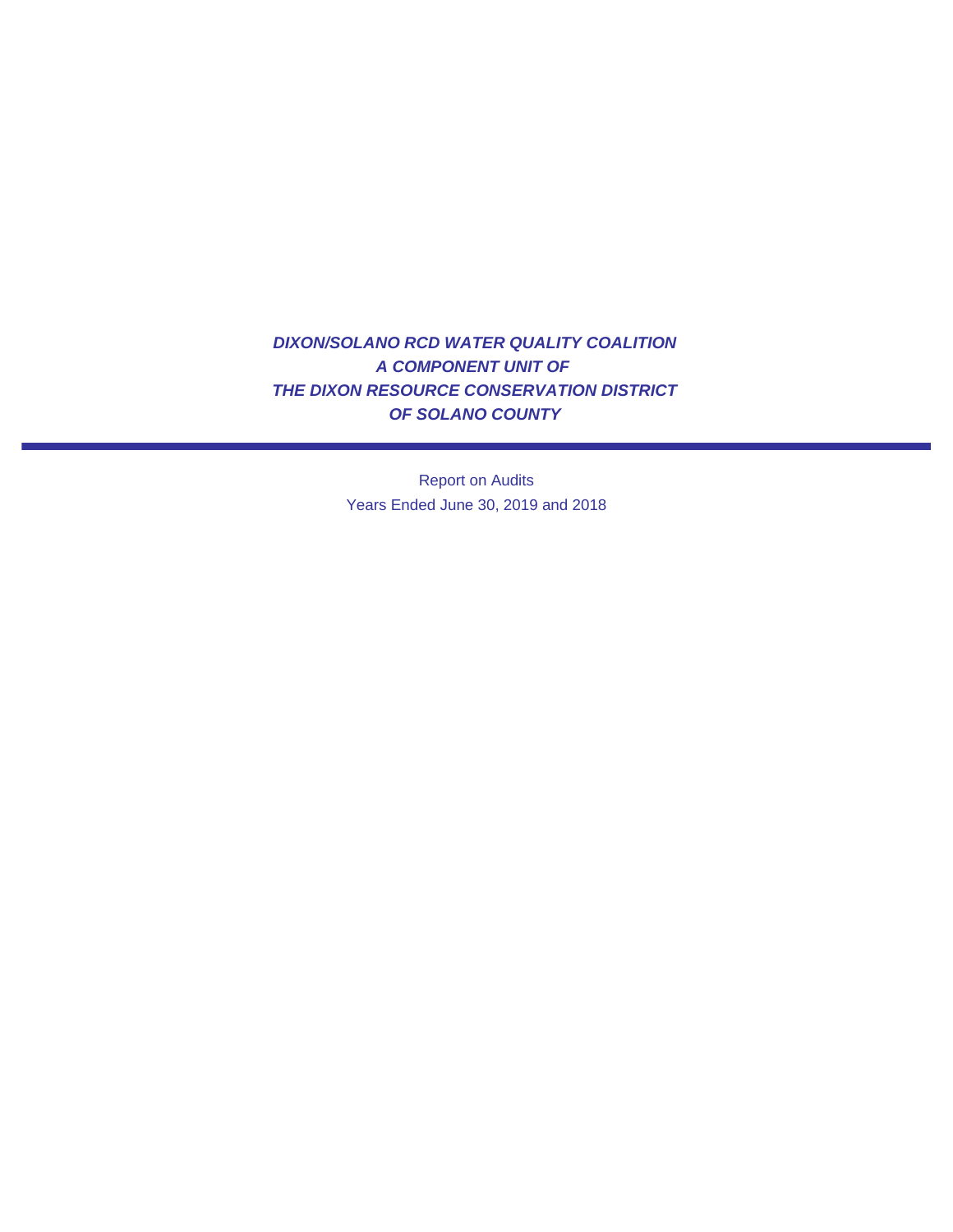## **TABLE OF CONTENTS**

| June 30, 2017 and 2016                                                                                      | Page           |
|-------------------------------------------------------------------------------------------------------------|----------------|
|                                                                                                             |                |
| Independent Auditor's Report                                                                                | 1              |
| Management's Discussion and Analysis                                                                        | 3              |
| <b>Financial Statements:</b>                                                                                |                |
| Statements of Net Position and Governmental Fund Balance Sheets                                             | $\overline{7}$ |
| Statements of Activities and Governmental Fund Revenues,<br><b>Expenditures and Changes in Fund Balance</b> | 8              |
| Notes to the Financial Statements                                                                           | 9              |
| Required Supplementary Information:                                                                         |                |
| <b>Budgetary Comparison Schedules</b>                                                                       | 14             |
| Notes to the Required Supplementary Information                                                             | 16             |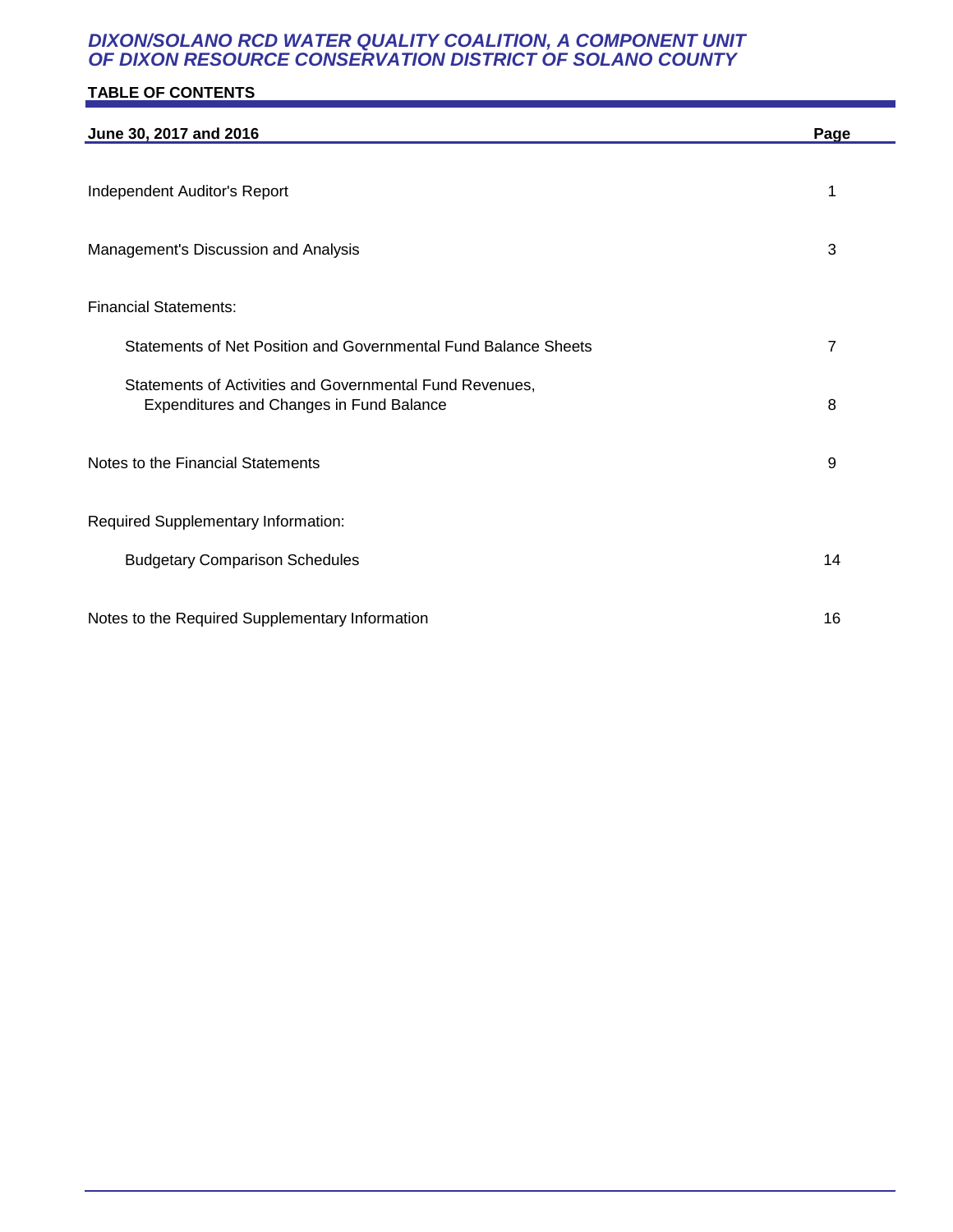

*PERRY, BUNCH & JOHNSTON, INC.*

*350 Court Street, Woodland, California 95695 Phone: (530)662-3251 Fax: (530)662-4600 www.yolocpas.com*

**Gary Bunch, CPA Rick Johnston, CPA \_\_\_\_\_\_\_\_\_\_\_\_\_\_\_\_\_\_\_\_**

**Nick Waldron, CPA, MS J.C. Sowers, III, EA Leslie Eisenhart, CPA**

## **Independent Auditor's Report**

To the Board of Directors Dixon/Solano RCD Water Quality Coalition A Component Unit of The Dixon Resource Conservation District of Solano County Dixon, California

We have audited the accompanying financial statements of the governmental activities of the Dixon/Solano RCD Water Quality Coalition (the Coalition), a component unit of the Dixon Resource Conservation District of Solano County, as of and for the years ended June 30, 2019 and 2018, and the related notes to the financial statements, which collectively comprise the Coalition's basic financial statements as listed in the table of contents.

### **Management's Responsibility for the Financial Statements**

Management is responsible for the preparation and fair presentation of these financial statements in accordance with accounting principles generally accepted in the United States of America; this includes the design, implementation, and maintenance of internal control relevant to the preparation and fair presentation of financial statements that are free from material misstatement, whether due to fraud or error.

## **Auditor's Responsibility**

Our responsibility is to express opinions on these financial statements based on our audit. We conducted our audit in accordance with auditing standards generally accepted in the United States of America. Those standards require that we plan and perform the audit to obtain reasonable assurance about whether the financial statements are free from material misstatement.

An audit involves performing procedures to obtain audit evidence about the amounts and disclosures in the financial statements. The procedures selected depend on the auditor's judgment, including the assessment of the risks of material misstatement of the financial statements, whether due to fraud or error. In making those risk assessments, the auditor considers internal control relevant to the entity's preparation and fair presentation of the financial statements in order to design audit procedures that are appropriate in the circumstances, but not for the purpose of expressing an opinion on the effectiveness of the entity's internal control. Accordingly, we express no such opinion. An audit also includes evaluating the appropriateness of accounting policies used and the reasonableness of significant accounting estimates made by management, as well as evaluating the overall presentation of the financial statements.

We believe that the audit evidence we have obtained is sufficient and appropriate to provide a basis for our audit opinions.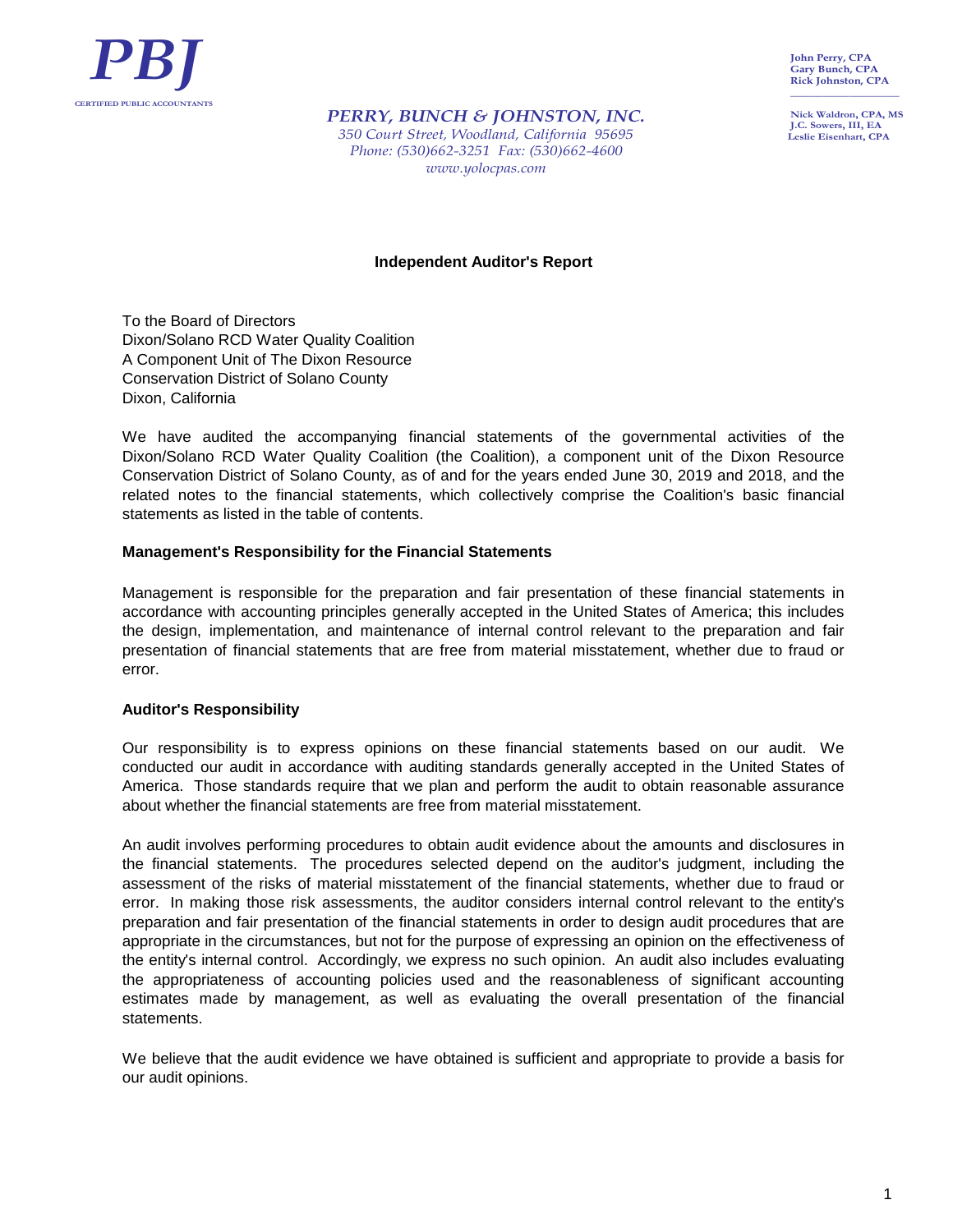To the Board of Directors Dixon/Solano RCD Water Quality Coalition A Component Unit of The Dixon Resource Conservation District of Solano County Dixon, California

### **Opinion**

In our opinion, the financial statements referred to above present fairly, in all material respects, the respective financial position of the governmental activities of the Coalition as of June 30, 2019 and 2018, and the respective changes in financial position for the years then ended in accordance with accounting principles generally accepted in the United States of America.

### **Other Matters**

#### *Required Supplementary Information*

Accounting principles generally accepted in the United States of America require that the management's discussion and analysis and budgetary comparison information on pages 14 and 15 be presented to supplement the basic financial statements. Such information, although not a part of the basic financial statements, is required by the Governmental Accounting Standards Board, who considers it to be an essential part of financial reporting for placing the basic financial statements in an appropriate operational, economic, or historical context. We have applied certain limited procedures to the required supplementary information in accordance with auditing standards generally accepted in the United States of America, which consisted of inquiries of management about the methods of preparing the information and comparing the information for consistency with management's responses to our inquiries, the basic financial statements, and other knowledge we obtained during our audit of the basic financial statements. We do not express an opinion or provide any assurance on the information because the limited procedures do not provide us with sufficient evidence to express an opinion or provide any assurance.

*Perry, Bunch & Johnston, Inc.*

Woodland, California January 6, 2020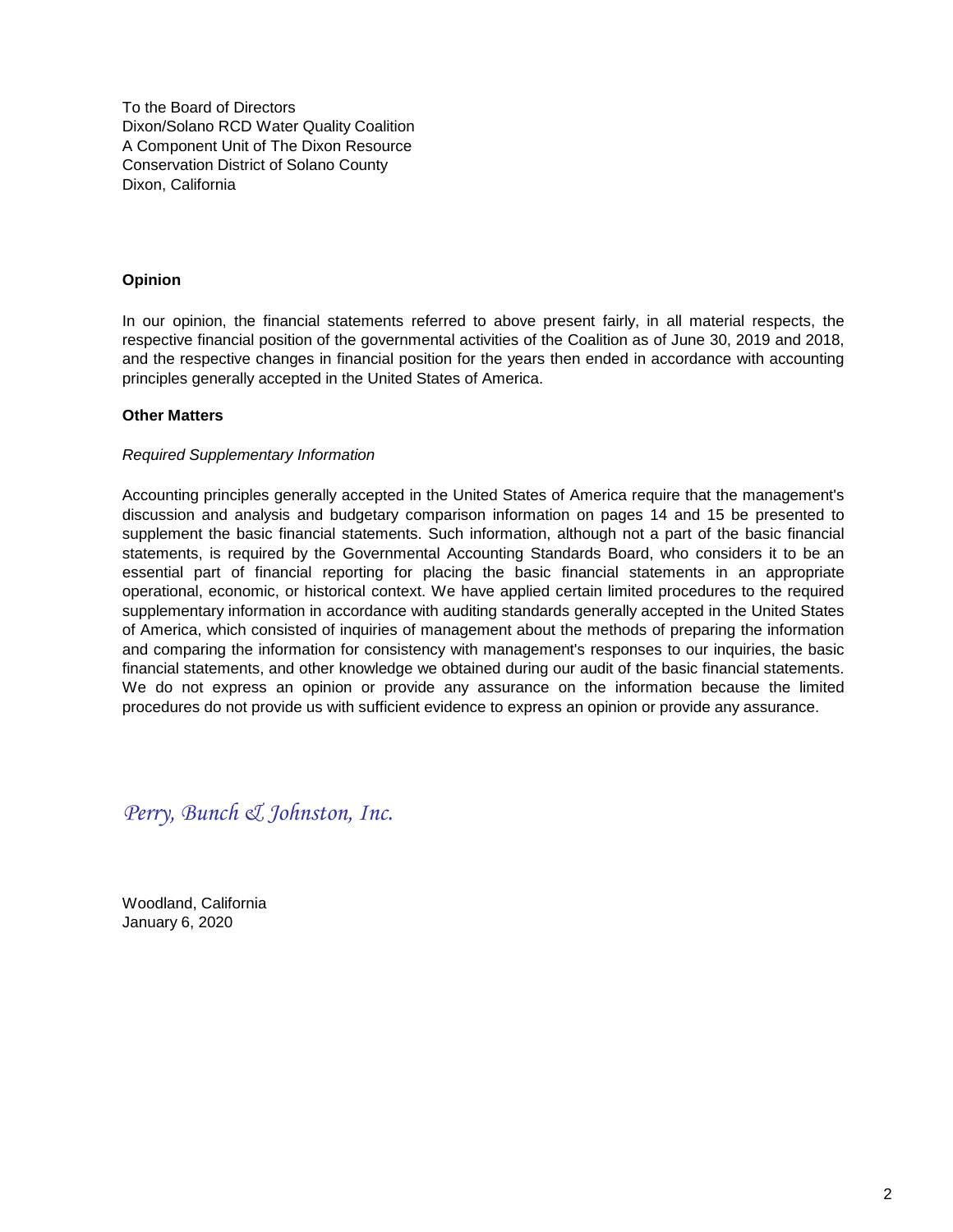## **Dixon/Solano RCD Water Quality Coalition A Component Unit of The Dixon Resource Conservation District of Solano County**

## **MANAGEMENT'S DISCUSSION AND ANALYSIS:**

As management of the Dixon/Solano RCD Water Quality Coalition (Coalition), we offer readers of the Coalition's financial statements this narrative overview and analysis of the financial activities of the Coalition for the fiscal years ended June 30, 2019 and 2018. We encourage readers to consider the information presented here in conjunction with additional information in our financial statements.

### **FINANCIAL HIGHLIGHTS:**

- The Coalition's Statement of Net Position totaled \$138,693 at June 30, 2019 and \$157,589 at June 30, 2018. Of these amounts, \$138,693 and \$157,589 (unrestricted net position) at June 30, 2019 and 2018, respectively, may be used to meet the Coalition's ongoing obligations to citizens and creditors.
- The Coalition's total net position decreased by \$18,896 as a result of fiscal year 2019/2018 operations and decreased by \$31,142 as a result of fiscal year 2018/2017 operations.
- The Coalition's General Funds reported an ending fund balance of \$138,533 at June 30, 2019 and \$157,589 at June 30, 2018, of which the entire amount for each fiscal year is available for spending at the Coalition's discretion (unassigned fund balance).
- Like the Coalition's total net position, total fund balance decreased by \$19,056 as a result of fiscal year 2019/2018 operations and decreased by \$31,142 as a result of fiscal year 2018/2017 operations.

#### **OVERVIEW OF THE FINANCIAL STATEMENTS:**

Revenue of the Coalition is generated primarily through enrollment fees. Accordingly, the Coalition is considered to be involved only in governmental activities for purposes of GASB Statement No. 34. It is therefore required to present only the government-wide financial statements and the fund financial statements for governmental funds. Additionally, the Coalition is considered to be a special-purpose entity engaged in a single governmental program and maintains a single general fund. Therefore, the Coalition combines the government-wide and fund financial statements using a columnar format that reconciles fund data to government-wide data. The government-wide financial statements, which include the statements of net position and the statements of activities, provide information about the activities of the Coalition as a whole and present a longer-term view of the Coalition's finances. Fund financial statements for governmental activities provide information about short-term financing as well as funds that remain available for future spending.

#### **GOVERNMENT-WIDE FINANCIAL STATEMENTS:**

The statements of net position and statements of activities include all assets and liabilities using the accrual basis of accounting, which is similar to the accounting method used by most private-sector companies. All current year revenues and expenses are taken into account regardless of when cash is received or paid.

These two statements report the Coalition's net position and changes in net position. The Coalition's net position, the difference between assets and liabilities, present a way to measure the Coalition's financial position. Over time, increases or decreases in net position are one indicator of whether financial health is improving or deteriorating. Condensed financial information from these two statements follows.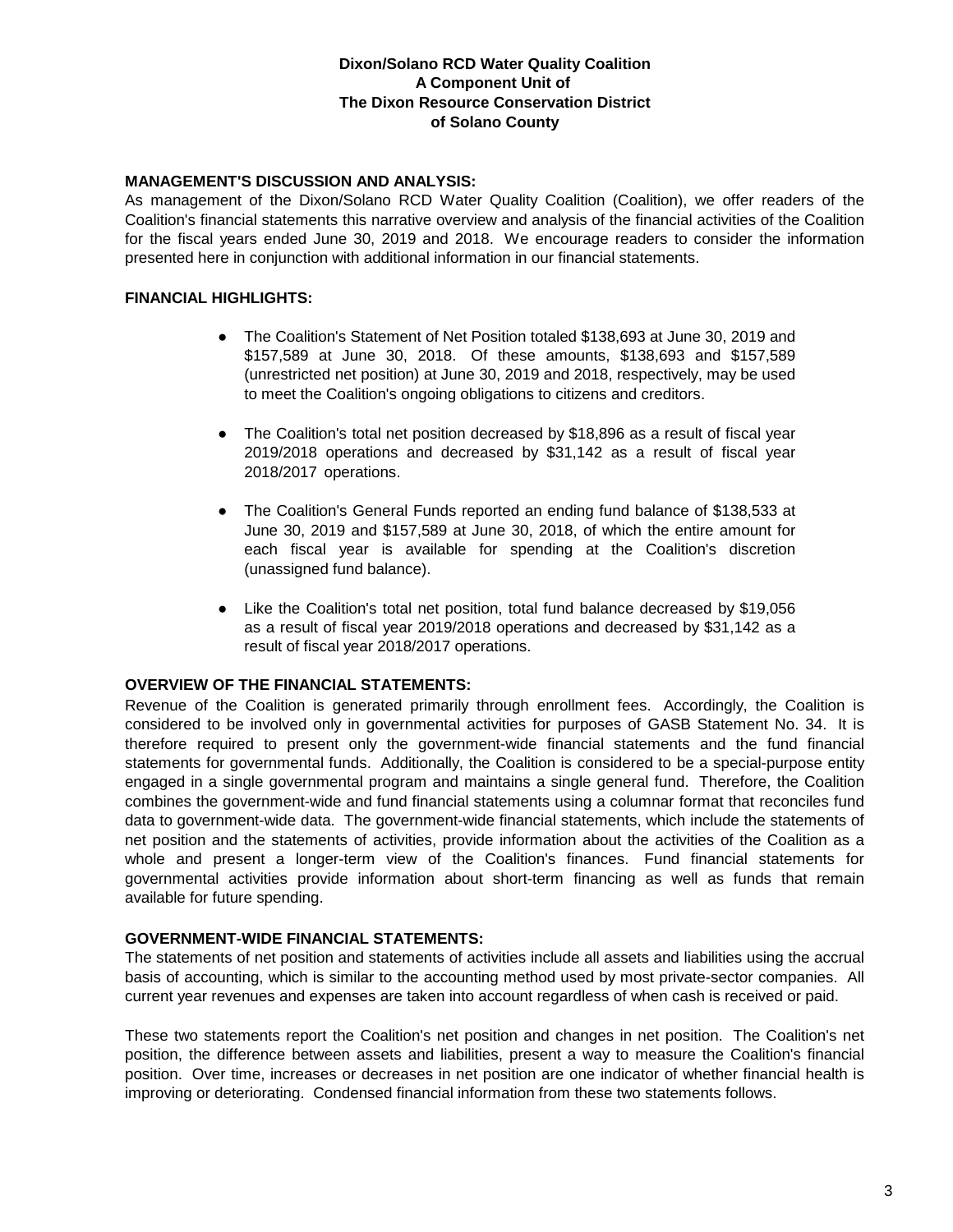## **Dixon/Solano RCD Water Quality Coalition A Component Unit of Dixon Resource Conservation District Net Position June 30, 2019, 2018, and 2017**

| <b>Assets:</b>                             | 2019          | 2018        | 2017        |
|--------------------------------------------|---------------|-------------|-------------|
| Current and other assets                   | 180,612       | 198,557     | 221,632     |
| <b>Total Assets</b>                        | 180,612       | 198,557     | 221,632     |
| Liabilities:                               |               |             |             |
| <b>Current liabilities</b>                 | \$.<br>41,919 | 40,968<br>S | 32,901<br>S |
| <b>Total Liabilities</b>                   | 41,919        | 40,968      | 32,901      |
| <b>Net Position:</b>                       |               |             |             |
| Unrestricted                               | 138,693       | 157,589     | 188,731     |
| <b>Total Net Position</b>                  | 138,693       | 157,589     | 188,731     |
| <b>Total Liabilities and Net Position:</b> | 180,612       | 198,557     | 221,632     |

## **Changes in Net Position Fiscal Years Ended June 30, 2019, 2018, and 2017**

| <b>Program Expenses:</b>                    | 2019           | 2018          | 2017         |
|---------------------------------------------|----------------|---------------|--------------|
| Fees and permits                            | 123,323<br>\$. | \$<br>112,910 | \$<br>94,713 |
| Other                                       | 8,219          | 6,606         | 5,081        |
| Professional and specialized services       | 384,294        | 323,266       | 229,378      |
| <b>Total Program Expenses</b>               | 515,836        | 442,782       | 329,172      |
| <b>Program Revenues:</b>                    |                |               |              |
| <b>Enrollment fees</b>                      | 491,173        | 407,460       | 394,718      |
| <b>Total Program Revenues</b>               | 491,173        | 407,460       | 394,718      |
| <b>Net Program Income (Expense)</b>         | (24, 663)      | (35,322)      | 65,546       |
| <b>General Revenues:</b>                    |                |               |              |
| Revenues from the use of money and property | 5,767          | 4,180         | 2,394        |
| <b>Total General Revenues</b>               | 5,767          | 4,180         | 2,394        |
| <b>Change in Net Position</b>               | (18, 896)      | (31, 142)     | 67,940       |
| Net Position, Beginning of Year             | 157,589        | 188,731       | 120,791      |
| <b>Net Position, End of Year</b>            | 138,693        | 157,589       | 188,731      |

As noted earlier, net position may serve over time as a useful indicator of the coalition's financial position. In the case of the Dixon/Solano RCD Water Quality Coalition, assets exceeded liabilities by \$138,693 and \$157,589 at June 30, 2019 and 2018, respectively.

For the year ended June 30, 2019, current assets decreased by \$17,945 while current liabilities increased by \$951. As anticipated current assets decreased due to expenditures exceeding revenues. Although the decrease was less than anticipated, as the expenditures for surface water monitoring and groundwater programs were less than budgeted. The increase in current liabilities is attributed to warrants accrued at June 30, 2019, but presented for payment during the subsequent year. For the year ended June 30, 2018, current assets decreased \$23,075 while current liabilities increased by \$8,067. As anticipated current assets decreased due to expenditures exceeding revenues. Although the decrease was less than anticipated, as the expenditures for surface water monitoring and groundwater programs were less than budgeted. The increase in current liabilities is attributed to warrants accrued at June 30, 2018 but presented for payment during the subsequent year.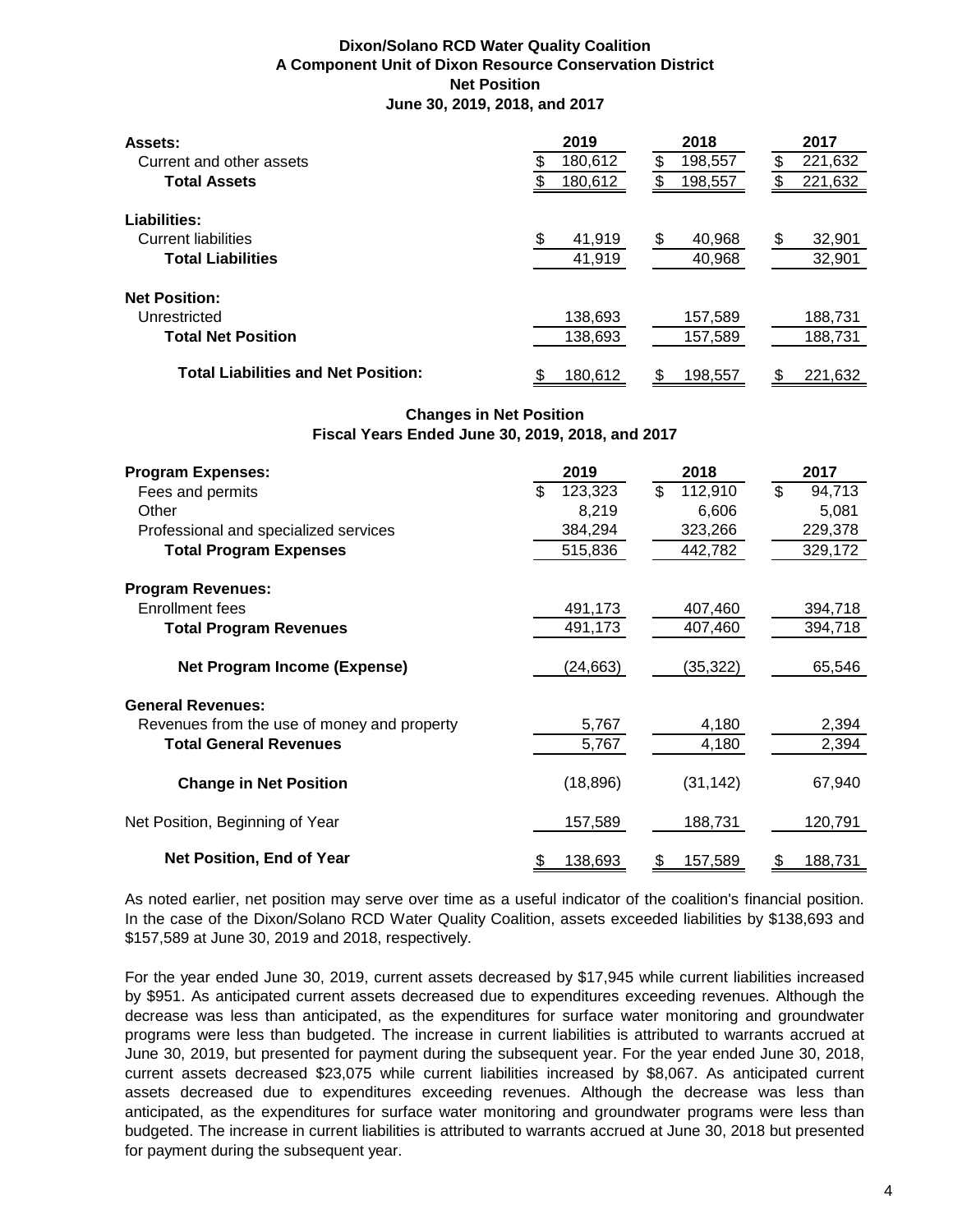Net position (unrestricted assests) decreased by \$18,896 or 12.0 percent, for the year ended June 30, 2019. For the year ended June 30, 2018, net position decreased by \$31,142, or 16.5 percent.

Unrestricted assets decreased at June 30, 2019 and at June 30, 2018, due to increased program requirements and associated costs. The Board determined in June 2018 that an unrestricted asset level in the range of \$100,000 was preferable to cover future potential cash flow needs (including \$50,000 available for unexpected monitoring costs and \$50,000 available to pursue an online database option when appropriate as well as increased monitoring costs for two out of every four years). In fiscal year 2018/2019 \$50,000 from the reserves was used to transition to a new online database system. The current policy is to maintain a net asset level of \$50,000 for unexpected costs. Although expenses related to specialized services increased, in 2017/2018 as well as in 2018/2019 to meet the requirements in the permit, they did not increase to the extent expected, so net assets decreased less than expected in June 2019 as well as in June 2018.

#### **THE FUND FINANCIAL STATEMENTS:**

The fund financial statements for the Coalition's single governmental fund include the governmental fund balance sheets and governmental fund revenues, expenditures and changes in fund balance. These statements focus on the flow of money into and out of the governmental fund and the balance left at yearend that is available for expenditure. They are reported using the modified accrual basis of accounting, which measures cash and all other financial assets that can readily be converted to cash. The purpose of the statements is to provide a detailed short-term view of the Coalition's governmental program and to help determine the level of financial resources that can be spent in the near future to finance the program.

At June 30, 2019 and 2018, the Coalition reported an ending general fund balance of \$138,533 and \$157,589, respectively. This is a decrease of \$19,056 and a decrease of \$31,142 for the years ended June 30, 2019 and 2018, respectively. Of the ending fund balance at June 30, 2019 and 2018, all was classified as unassigned and available for spending at the Coalition's discretion.

Governmental revenues totaled \$496,780 for the year ended June 30, 2019, which represents an increase of 20.7 percent from the prior year. Governmental revenues totaled \$411,640 for the year ended June 30, 2018, which is an increase of 3.7 percent from the prior year. The Board approved an Enrollment Fee increase in September 2018. Coalition members' enrollment fees were increased from \$3.00/irrigated acres to \$3.75/irrigated acres to cover the anticipated increase in monitoring, State fees, and staffing required to meet the program obligations. Additional enrollment fees in 2017/2018 were a result of one-time initiation new member fees in response to the Regional Board enforcement.

Governmental expenditures totaled \$515,836 for the year ended June 30, 2019, which represents an increase of 16.5 percent from the prior year. As previously mentioned, fees paid for specialized services increased, but not as substantially as expected, including fees paid for water quality monitoring, new groundwater quality and reporting requirements, and local staffing. Increased costs, included assessment year (higher cost) water quality monitoring, member education and outreach to address recurring problems and to assist members in meeting new requirements. The need for more or less specialized services during a given year depends on various factors, including water quality issues encountered by the Coalition. At \$442,782, expenditures for the year ended June 30, 2018 were 34.5 percent more than in the prior year, due to the continued rollout of new requirements in the March 2014 updated regulation.

## **GENERAL FUND BUDGETARY HIGHLIGHTS:**

The general fund budget is reflected in the budgetary comparison schedule as presented on pages 14 and 15 in the required supplementary information section of this report.

During the fiscal year ended June 30, 2019, there were no changes between the original and final budgets. Actual revenues exceeded the final budgeted amount by \$7,977. Actual expenditures were \$46,223 less than the final budget.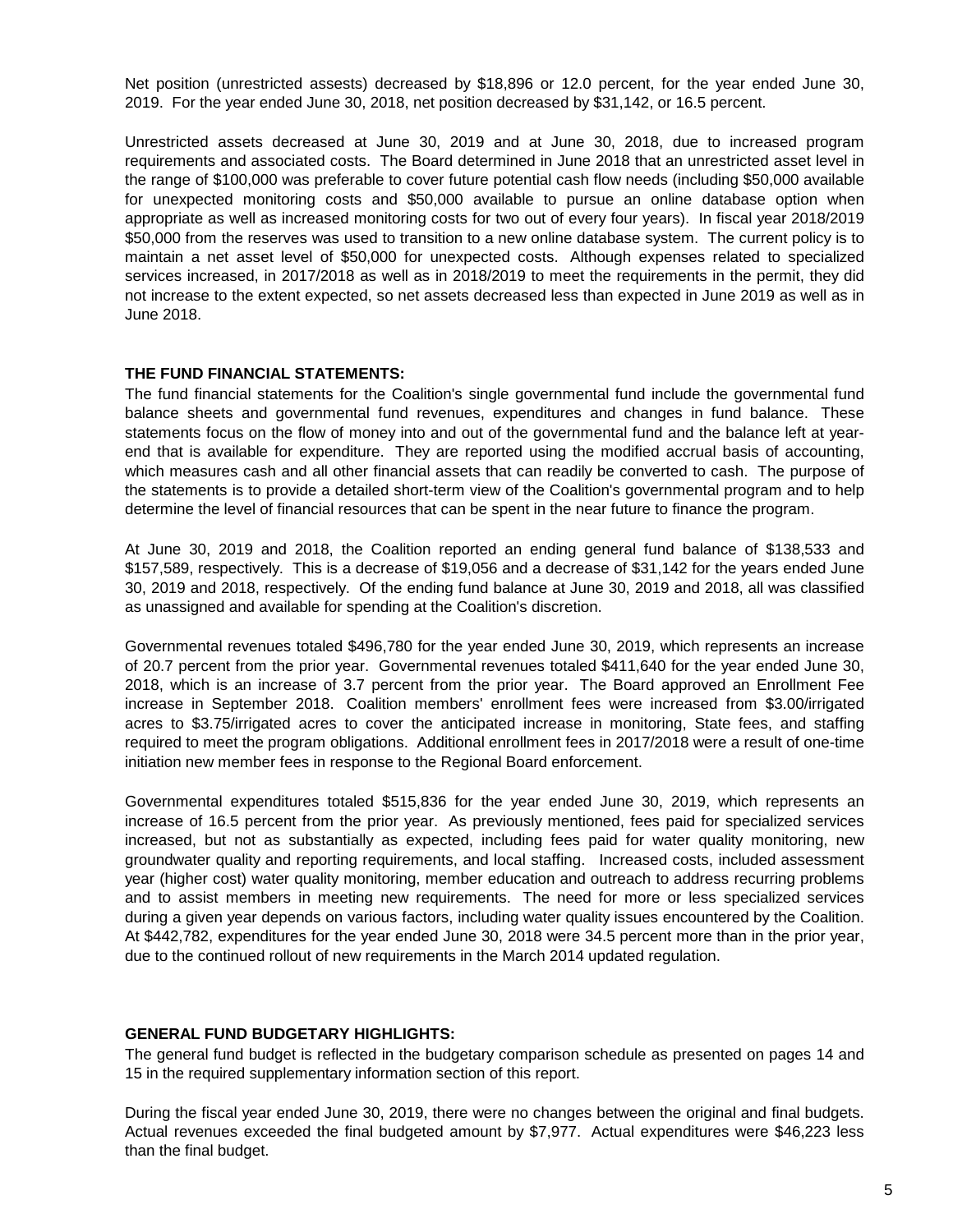During the fiscal year ended June 30, 2018, there were no changes between the original and final budgets. Actual revenues were less than the final budget amount by \$1,760. Actual expenditures were \$29,401 less than the final budget.

### **NEXT YEAR'S OPERATING ACTIVIES:**

The Board's authorization of significant expenditures over revenues required the draw upon the existing fund balance for both fiscal years presented. This was consistent with the Coalition's current policy and funding needs, whereby per acre member fees are set at a rate that allows the Coalition to, as closely as possible, match actual program costs. It is not the intent of the Coalition to build up assets beyond what is required to maintain a stable fee over years of fluctuating costs and to plan for potential risk of higher than expected costs and adequate cash flow throughout the budget year.

The Board will review the unrestricted net asset policy during the 2020/2021 fiscal year budget process. The adoption of a net asset range is helping to moderate fluctuations to the annual per acre enrollment fee as well as to avoid any cash flow timing issues.

## **REQUESTS FOR INFORMATION:**

This financial report is designed to provide a general overview of the Coalition's finances for all those with an interest in the government's finances. Questions concerning any of the information provided in this report or requests for additional financial information should be addressed to the Coalition's Board of Directors, 1170 North Lincoln St., Suite 110, Dixon, CA 95620.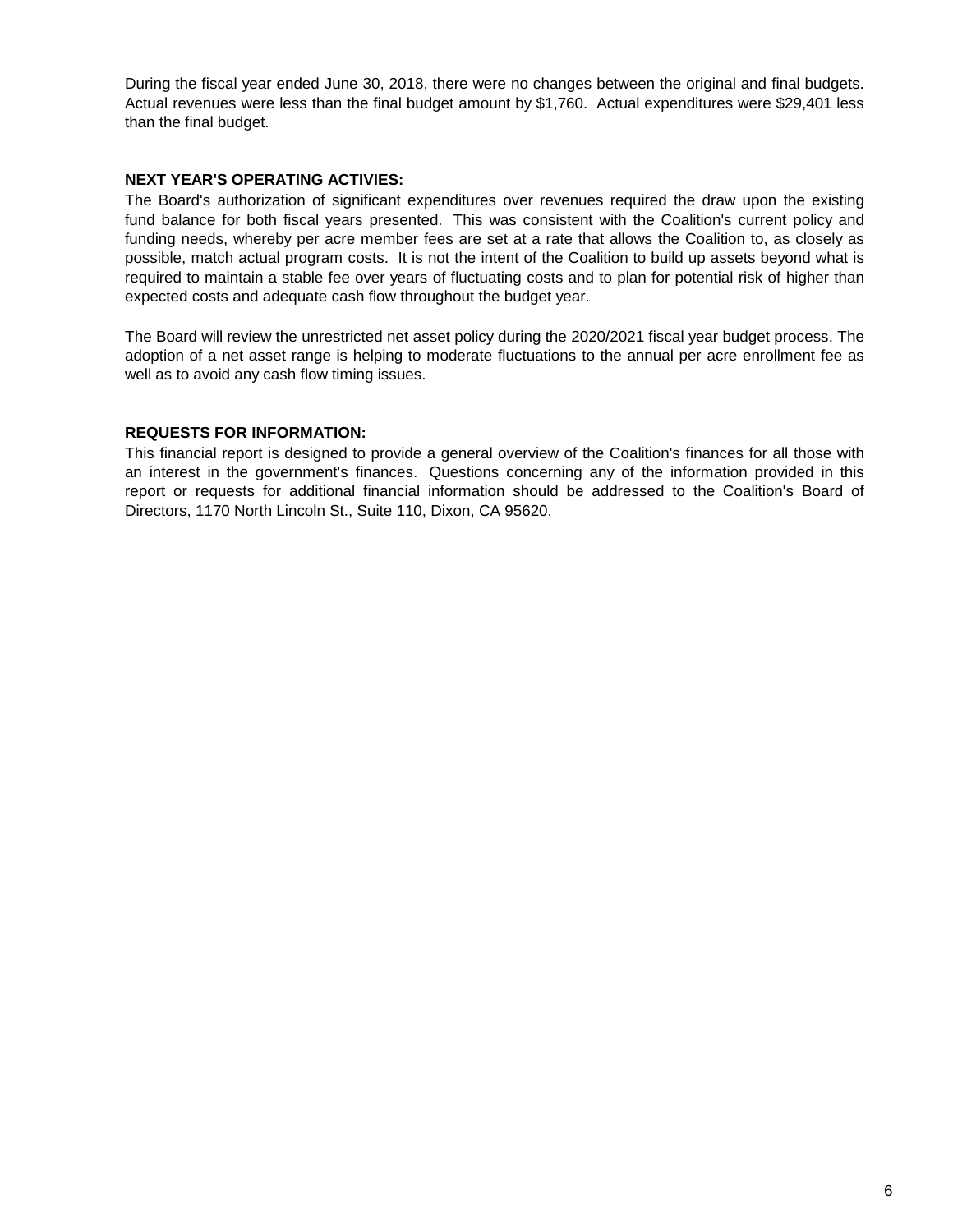## **STATEMENTS OF NET POSITION AND GOVERNMENTAL FUND BALANCE SHEETS**

### **June 30, 2019**

|                                           | General<br><b>Fund</b> | <b>Adjustments</b> | <b>Statement of</b><br><b>Net Position</b> |
|-------------------------------------------|------------------------|--------------------|--------------------------------------------|
| <b>ASSETS:</b>                            |                        |                    |                                            |
| Cash                                      | 176,900<br>\$          | \$                 | 176,900<br>\$                              |
| Accounts receivable                       | 3,552                  | 160                | 3,712                                      |
| <b>Total Assets</b>                       | 180,452<br>\$          | \$<br>160          | $\frac{1}{2}$<br>180,612                   |
| <b>LIABILITIES:</b>                       |                        |                    |                                            |
| Due to related parties                    | 41,919<br>\$           | \$                 | 41,919<br>\$                               |
| <b>Total Liabilities</b>                  | 41,919                 |                    | 41,919                                     |
| <b>FUND BALANCE/NET POSITION:</b>         |                        |                    |                                            |
| Fund balance:                             |                        |                    |                                            |
| Unassigned                                | 138,533                | (138, 533)         |                                            |
| <b>Total Fund Balance</b>                 | 138,533                | (138, 533)         |                                            |
| <b>Total Liabilities and Fund Balance</b> | 180,452<br>S.          |                    |                                            |
| Net position:                             |                        |                    |                                            |
| Unrestricted                              |                        | 138,693            | 138,693                                    |
| <b>Total Net Position</b>                 |                        | 138,693            | 138,693                                    |
| <b>Total Liabilities and Net Position</b> |                        | 160                | 180,612<br>æ.                              |

#### **June 30, 2018**

|                                                    | General<br><b>Fund</b> | <b>Adjustments</b> | <b>Statement of</b><br><b>Net Position</b> |
|----------------------------------------------------|------------------------|--------------------|--------------------------------------------|
| <b>ASSETS:</b>                                     |                        |                    |                                            |
| Cash                                               | 198,268<br>\$          | \$                 | 198,268<br>\$                              |
| Accounts receivable                                | 289                    |                    | 289                                        |
| <b>Total Assets</b>                                | \$<br>198,557          | \$                 | \$<br>198,557                              |
| <b>LIABILITIES:</b>                                |                        |                    |                                            |
| Due to related parties                             | \$<br>40,968           | \$                 | 40,968<br>\$                               |
| <b>Total Liabilities</b>                           | 40,968                 |                    | 40,968                                     |
| <b>FUND BALANCE/NET POSITION:</b><br>Fund balance: |                        |                    |                                            |
| Unassigned                                         | 157,589                | (157, 589)         |                                            |
| <b>Total Fund Balance</b>                          | 157,589                | (157, 589)         |                                            |
| <b>Total Liabilities and Fund Balance</b>          | 198,557<br>\$.         |                    |                                            |
| Net position:                                      |                        |                    |                                            |
| Unrestricted                                       |                        | 157,589            | 157,589                                    |
| <b>Total Net Position</b>                          |                        | 157,589            | 157,589                                    |
| <b>Total Liabilities and Net Position</b>          |                        |                    | 198,557<br>S                               |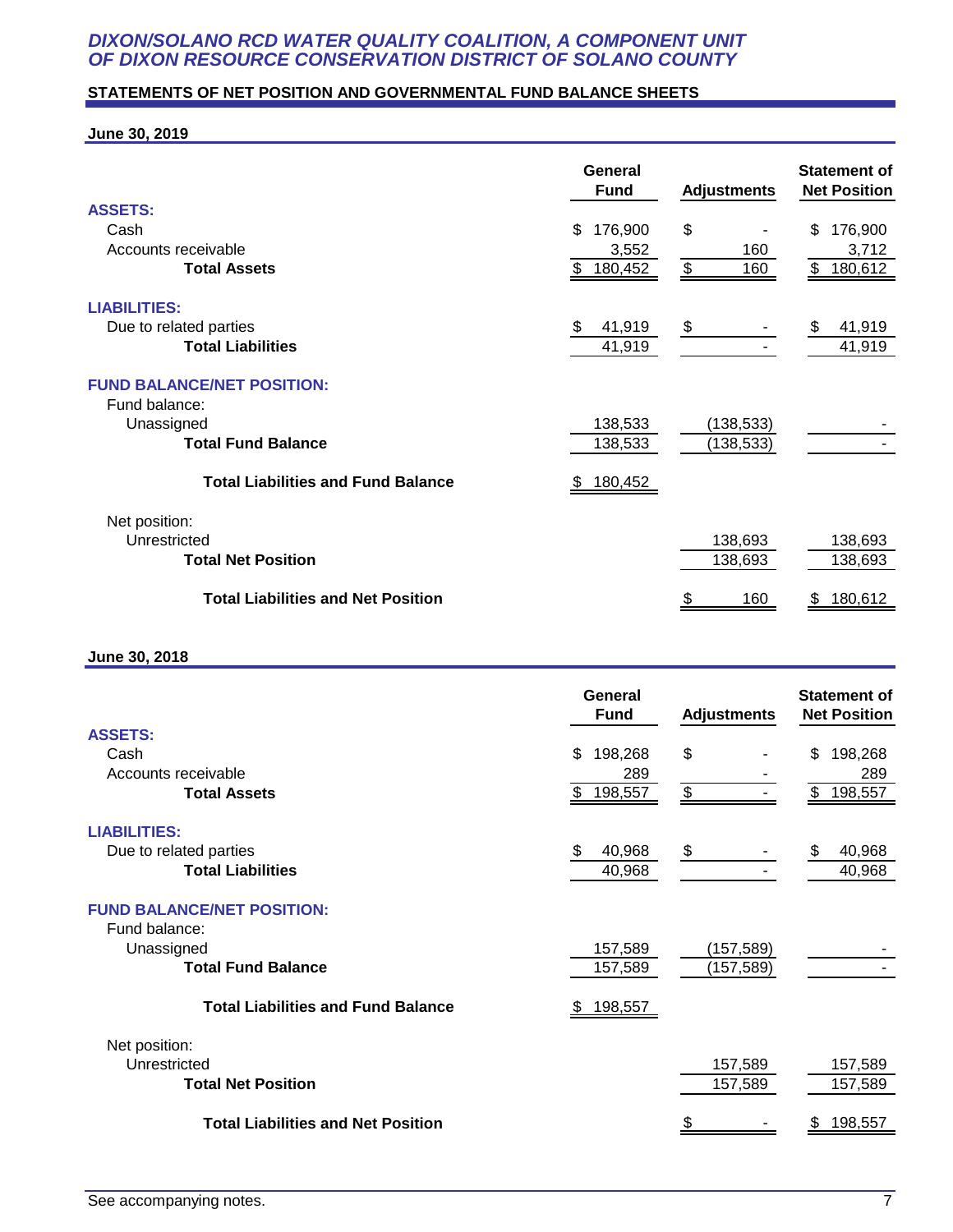## **STATEMENTS OF ACTIVITIES AND GOVERNMENTAL FUND REVENUES, EXPENDITURES AND CHANGES IN FUND BALANCE**

## **Year Ended June 30, 2019**

| <b>PROGRAM EXPENDITURES/EXPENSES:</b>        | General<br><b>Fund</b> | <b>Adjustments</b> | <b>Statement of</b><br><b>Activities</b> |
|----------------------------------------------|------------------------|--------------------|------------------------------------------|
| Documents and records                        | \$<br>1,200            | \$                 | \$<br>1,200                              |
|                                              | 123,323                |                    | 123,323                                  |
| Fees and permits                             |                        |                    |                                          |
| Miscellaneous                                | 2,952                  |                    | 2,952                                    |
| Office                                       | 2,789                  |                    | 2,789                                    |
| Postage                                      | 1,278                  |                    | 1,278                                    |
| Professional and specialized services        | 384,294                |                    | 384,294                                  |
| <b>Total Program Expenditures/Expenses</b>   | 515,836                |                    | 515,836                                  |
| <b>PROGRAM REVENUES:</b>                     |                        |                    |                                          |
| <b>Enrollment fees</b>                       | 491,013                | 160                | 491,173                                  |
| <b>Total Program Revenues</b>                | 491,013                | 160                | 491,173                                  |
| <b>Net Program Expense</b>                   | (24,823)               | 160                | (24, 663)                                |
|                                              |                        |                    |                                          |
| <b>GENERAL REVENUES:</b>                     |                        |                    |                                          |
| Interest income                              | 5,767                  |                    | 5,767                                    |
| <b>Total General Revenues</b>                | 5,767                  |                    | 5,767                                    |
| <b>Change in Fund Balance/Net Position</b>   | (19,056)               | 160                | (18, 896)                                |
| Fund Balance/Net Position, Beginning of Year | 157,589                |                    | 157,589                                  |
| Fund Balance/Net Position, End of Year       | 138,533                |                    | 138,693                                  |

### **Year Ended June 30, 2018**

|                                               | General      |                    | <b>Statement of</b> |
|-----------------------------------------------|--------------|--------------------|---------------------|
| <b>PROGRAM EXPENDITURES/EXPENSES:</b>         | <b>Fund</b>  | <b>Adjustments</b> | <b>Activities</b>   |
| Documents and records                         | \$<br>1,200  | \$                 | \$.<br>1,200        |
| Fees and permits                              | 112,910      |                    | 112,910             |
| Miscellaneous                                 | 3,663        |                    | 3,663               |
| Office                                        | 420          |                    | 420                 |
| Postage                                       | 1,323        |                    | 1,323               |
| Professional and specialized services         | 323,266      |                    | 323,266             |
| <b>Total Program Expenditures/Expenses</b>    | 442,782      |                    | 442,782             |
| <b>PROGRAM REVENUES:</b>                      |              |                    |                     |
| <b>Enrollment fees</b>                        | 407,460      |                    | 407,460             |
| <b>Total Program Revenues</b>                 | 407,460      |                    | 407,460             |
| <b>Net Program Income</b>                     | (35, 322)    |                    | (35,322)            |
| <b>GENERAL REVENUES:</b>                      |              |                    |                     |
| Interest income                               | 4,180        |                    | 4,180               |
| <b>Total General Revenues</b>                 | 4,180        |                    | 4,180               |
| <b>Change in Fund Balance/Net Position</b>    | (31, 142)    | \$.                | (31, 142)           |
| Fund Balance/Net Position, Beginning of Year  | 188,731      |                    | 188,731             |
| <b>Fund Balance/Net Position, End of Year</b> | 157,589<br>S |                    | 157,589<br>\$.      |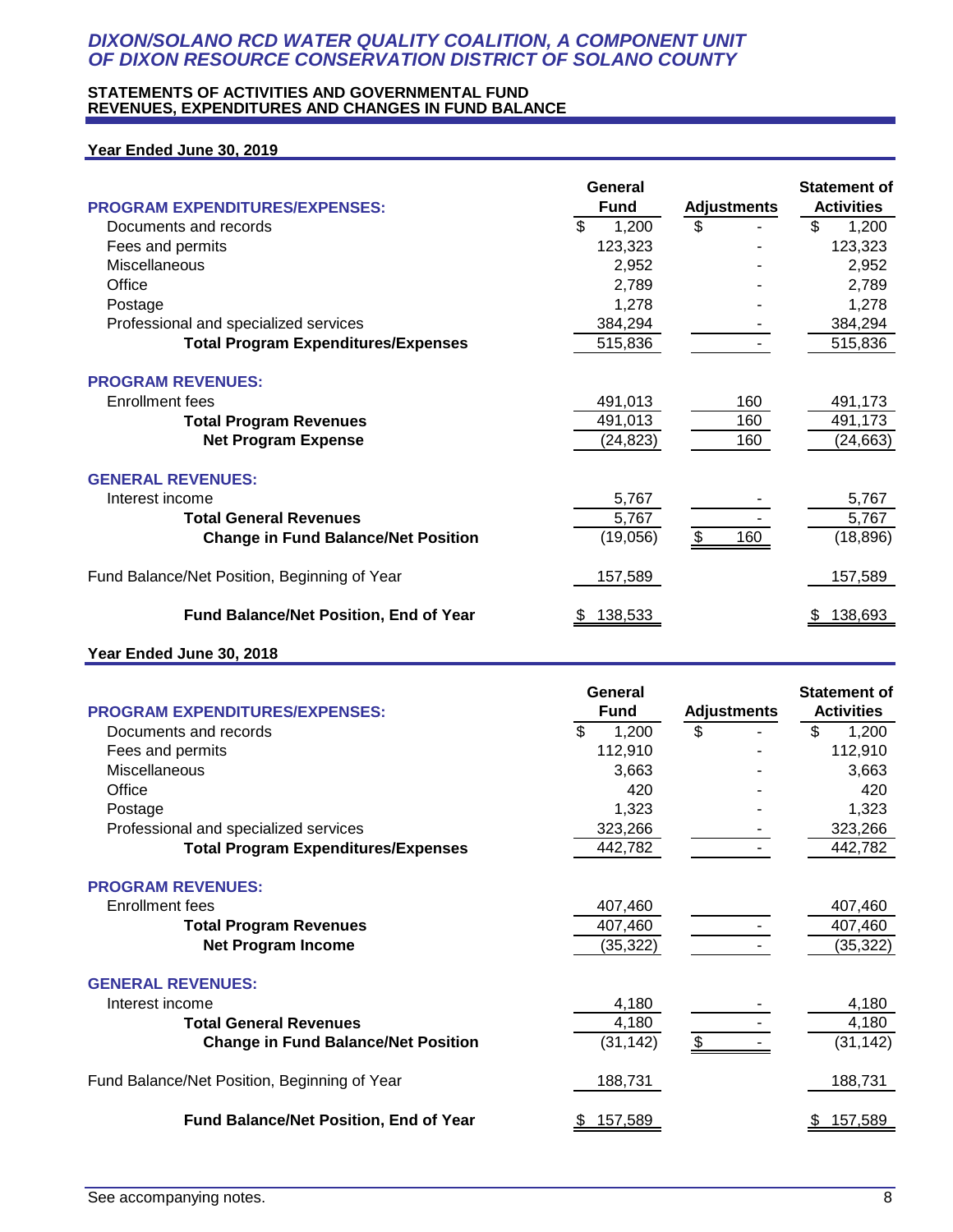## **NOTES TO THE FINANCIAL STATEMENTS**

## **Years Ended June 30, 2019 and 2018**

## **NOTE 1 - SUMMARY OF SIGNIFICANT ACCOUNTING POLICIES:**

### **FINANCIAL REPORTING ENTITY AND NATURE OF ACTIVITIES:**

The Dixon/Solano RCD Water Quality Coalition (the Coalition) was established for the purpose of planning, mapping, monitoring, and assisting members with implementing best management practices for an effective solution to the Central Valley Regional Water Quality Control Board's Conditional Waiver for Irrigated Lands program throughout Solano County.

The Central Valley Regional Water Quality Control Board adopted a Conditional Waivers of Waste Discharge Requirements for Discharges from Irrigated Lands on July 11, 2003 and subsequently adopted a Waste Discharge Requirement Order in March 2014. The Order specifies requirements for all landowners and operators of irrigated lands within the Central Valley (Region 5) are required to comply with the Irrigated Lands Regulatory Program (ILRP). Compliance with this program may be accomplished by signing on as an individual discharger, applying for a permit, or by joining a watershed coalition group (group permit). The Dixon and Solano Resource Conservation Districts (Dixon RCD and Solano RCD) entered into an agreement to form a local watershed coalition group to assure the most reasonable and economically feasible program is established and implemented.

The Coalition Board of Directors consists of fifteen board members, seven from the Dixon RCD and eight from the Solano RCD. Each member serves a four-year term. The Board of Supervisors of Solano County approves the appointment of each member.

Based on the Memorandum of Understanding for the Dixon/Solano RCD Water Quality Coalition, an Ad Hoc Advisory Committee was established. The Advisory Committee consists of nine members, including at least one member from the Dixon RCD Board, one from the Solano RCD Board, and at least two enrolled landowners/farmers from each of the following three areas: Dixon RCD, Solano RCD, and the unincorporated area.

The role of the Advisory Committee is to review programs and present recommendations to the Coalition Board, review status of program enrollment and plans to increase enrollment, review the budget, and attend to other issues as needed.

Based on criteria outlined in Governmental Accounting Standards Board Statement No. 14, the Coalition is considered a discretely presented component unit of Dixon RCD. The services provided by the Coalition are for a specific type of resource conservation activity that is not considered an integral part of the Dixon RCD's normal operations. A separate general fund was established to account for the fiscal activities related to the Coalition.

The Coalition's financial accounts are maintained in accordance with generally accepted accounting principles (GAAP) and the uniform accounting system for Special Districts prescribed by the State Controller in compliance with the Government Code of the State of California.

## **MEASUREMENT FOCUS, BASIS OF ACCOUNTING AND FINANCIAL STATEMENT PRESENTATION:** *Fund Financial Statements:*

Governmental fund financial statements are reported using the current financial resources measurement focus and the modified accrual basis of accounting. Revenues are recognized as soon as they are both measurable and available. Revenues are considered to be available when they are collectible within the current period or soon enough thereafter to pay liabilities of the current period. For this purpose, the Coalition considers revenues to be available if they are collected within 60 days of the end of the current fiscal period. Expenditures generally are recorded when a liability is incurred, as under accrual accounting. However, debt service expenditures, as well as expenditures related to compensated absences and claims and judgments, are recorded only when payment is due.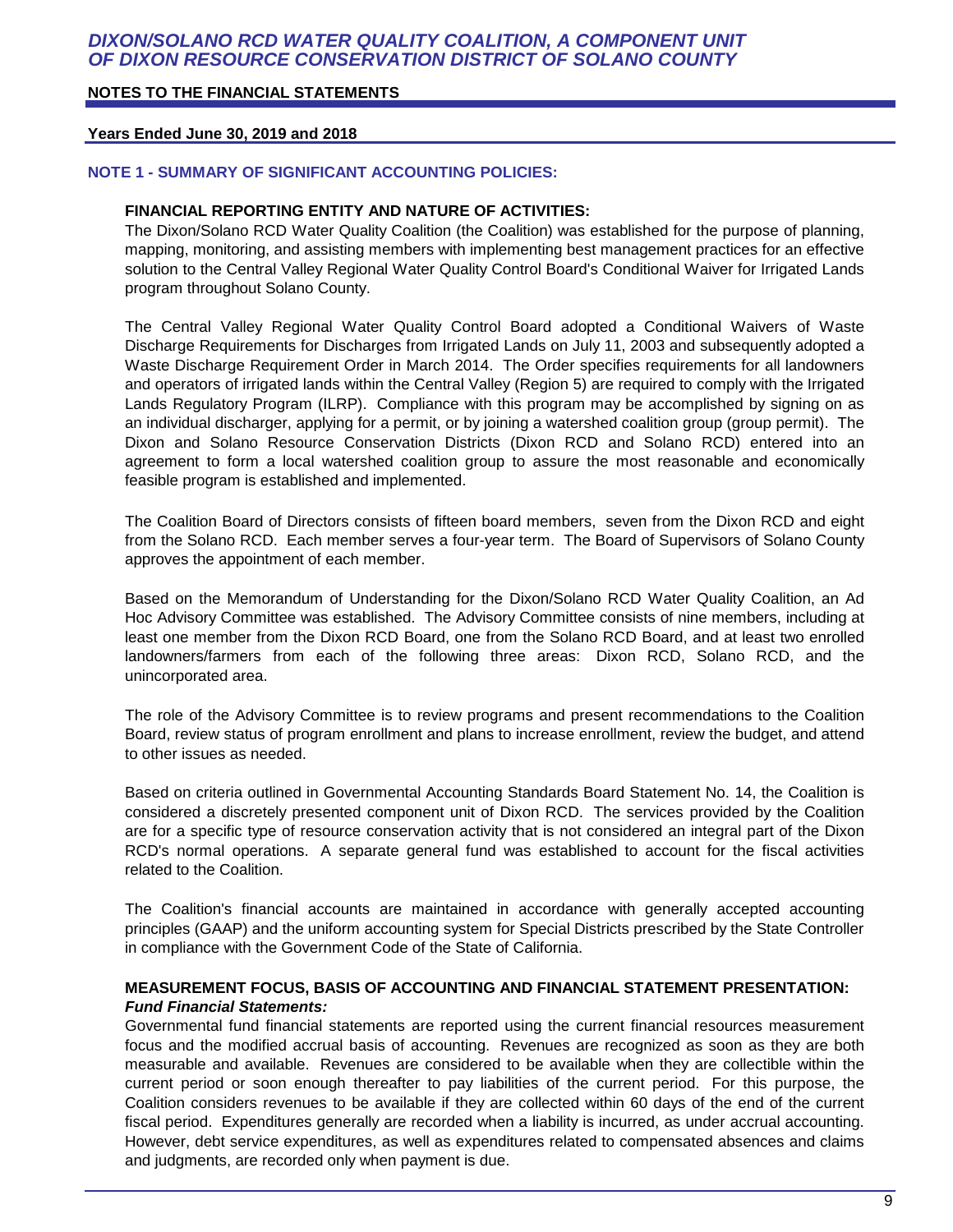## **NOTES TO THE FINANCIAL STATEMENTS**

#### **Years Ended June 30, 2019 and 2018**

## **NOTE 1 - SUMMARY OF SIGNIFICANT ACCOUNTING POLICIES: (Continued)**

The Coalition uses a single general fund to maintain its financial records during the year. A fund is defined as a fiscal and accounting entity with a self-balancing set of accounts. The single general fund utilized by the Coalition is a governmental fund. Governmental funds reporting focuses on the sources, uses and balances of current financial resources. The difference between governmental fund assets and liabilities is reported as fund balance.

Fund balance is required to be reported according to the following classifications:

- **●** Nonspendable fund balance Includes amounts that cannot be spent because they are either not in spendable form, or, for legal or contractual reasons, must be kept intact. This classification includes inventories, prepaid amounts, assets held for sale, and long-term receivables.
- **●** Restricted fund balance - Constraints placed on the use of these resources are either externally imposed by creditors (such as through debt covenants), grantors, contributors or other governments; or are imposed by law (through constitutional provisions or enabling legislation).
- **●** Committed fund balance Amounts that can only be used for specific purposes because of a formal action (resolution or ordinance) by the government's highest level of decision-making authority.
- **●** Assigned fund balance Amounts that are constrained by the District's intent to be used for specific purposes, but that do not meet the criteria to be classified as restricted or committed. Intent can be stipulated by the governing body, another body (such as a Finance Committee), or by an official to whom that authority has been given.
- **●** Unassigned fund balance This is the residual classification of the General Fund.

#### *Government-Wide Financial Statements:*

The government-wide financial statements (i.e., the statements of net position and the statements of activities) report information on all activities of the Coalition. The Coalition is a special purpose entity engaged in a single governmental program. The Coalition has no fiduciary funds or component units that are fiduciary in nature.

The statements of activities demonstrate the degree to which the direct expenses of a given function or segment are offset by program revenues. Direct expenses are those that are clearly identifiable with a specific function. Program revenue of the Coalition consists solely of enrollment fees charged to members of the Coalition. Interest income and other items not properly included among program revenues are reported as general revenues.

The government-wide financial statements are reported using the economic resources measurement focus and the accrual basis of accounting. Revenues are recorded when earned and expenses are recorded when a liability is incurred, regardless of the timing of related cash flows. Enrollment fees are reported as revenue when received or accrued if determinable. Since participation in the program is voluntary, it is often doubtful whether the enrollment fee will be collected. Therefore, enrollments are considered to be earned when collected.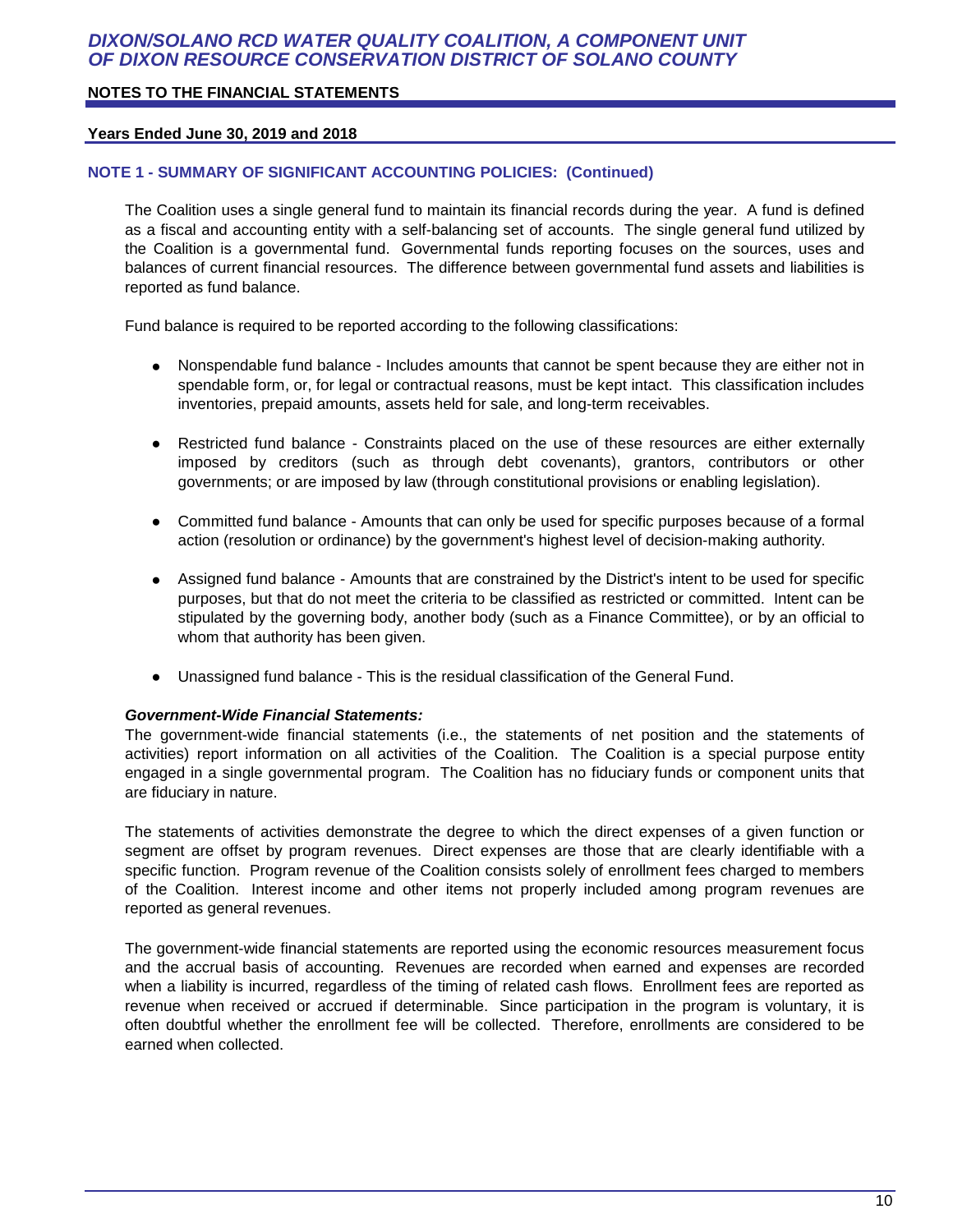## **NOTES TO THE FINANCIAL STATEMENTS**

#### **Years Ended June 30, 2019 and 2018**

### **NOTE 1 - SUMMARY OF SIGNIFICANT ACCOUNTING POLICIES: (Continued)**

Equity is classified as net position and displayed in three components:

- **●** Net investment in capital assets Consists of capital assets including restricted capital assets, net of accumulated depreciation and reduced by the outstanding balances of any bonds, mortgages, notes or other borrowings that are attributable to the acquisition, construction or improvement of those assets.
- **●** Restricted net position Consists of net position with constraints placed on the use either by (1) external groups such as creditors, grantors, contributors or laws or regulations of other governments; or (2) law through constitutional provisions or enabling legislation.
- **●** Unrestricted net position All other net position that does not meet the definition of "restricted" or "net investment in capital assets."

When both restricted and unrestricted resources are available for use, it is the Coalition's policy to use restricted resources first, then unrestricted resources as they are needed. The Coalition had no restricted resources at year-end for all fiscal years presented.

#### **CASH:**

Custodial credit risk for deposits is the risk that, in the event of the failure of a depository financial institution, a government will not be able to recover its deposits or will not be able to recover collateral securities that are in the possession of an outside party. The custodial credit risk for investments is the risk that, in the event of the failure of the counterparty to a transaction, a government will not be able to recover the value of its investment or collateral securities that are in the possession of another party.

The Coalition maintains cash balances with financial institutions in accordance with California Government Code. The Coalition has not formally adopted its own deposit and investment policies that limit the Coalition's allowable investments or deposits and that address custodial credit risk. The California Government Code does not contain legal or policy requirements that would limit the exposure to custodial credit risk for deposits or investments, other than the following provision for deposits: The California Government Code requires that a financial institution secure deposits made by state or local governmental units by pledging securities in an undivided collateral pool held by a depository regulated under state law (unless so waived by the governmental unit). The market value of the pledged securities in the collateral pool must equal at least 110 percent of the total amount deposited by the public agencies. California law also allows financial institutions to secure deposits by pledging first trust deed mortgage notes having a value of 150 percent of the secured public deposits.

The Coalition deposits cash in the Solano County Treasury. The deposits are part of an investment pool managed by the Solano County Treasurer (Treasurer). The Coalition's ability to withdraw large sums of cash may be subject to certain restrictions set by the Treasurer. The Coalition's collateralized deposits with the Treasurer that are not federally insured at June 30, 2019 and 2018 totaled \$176,900 and \$198,268, respectively.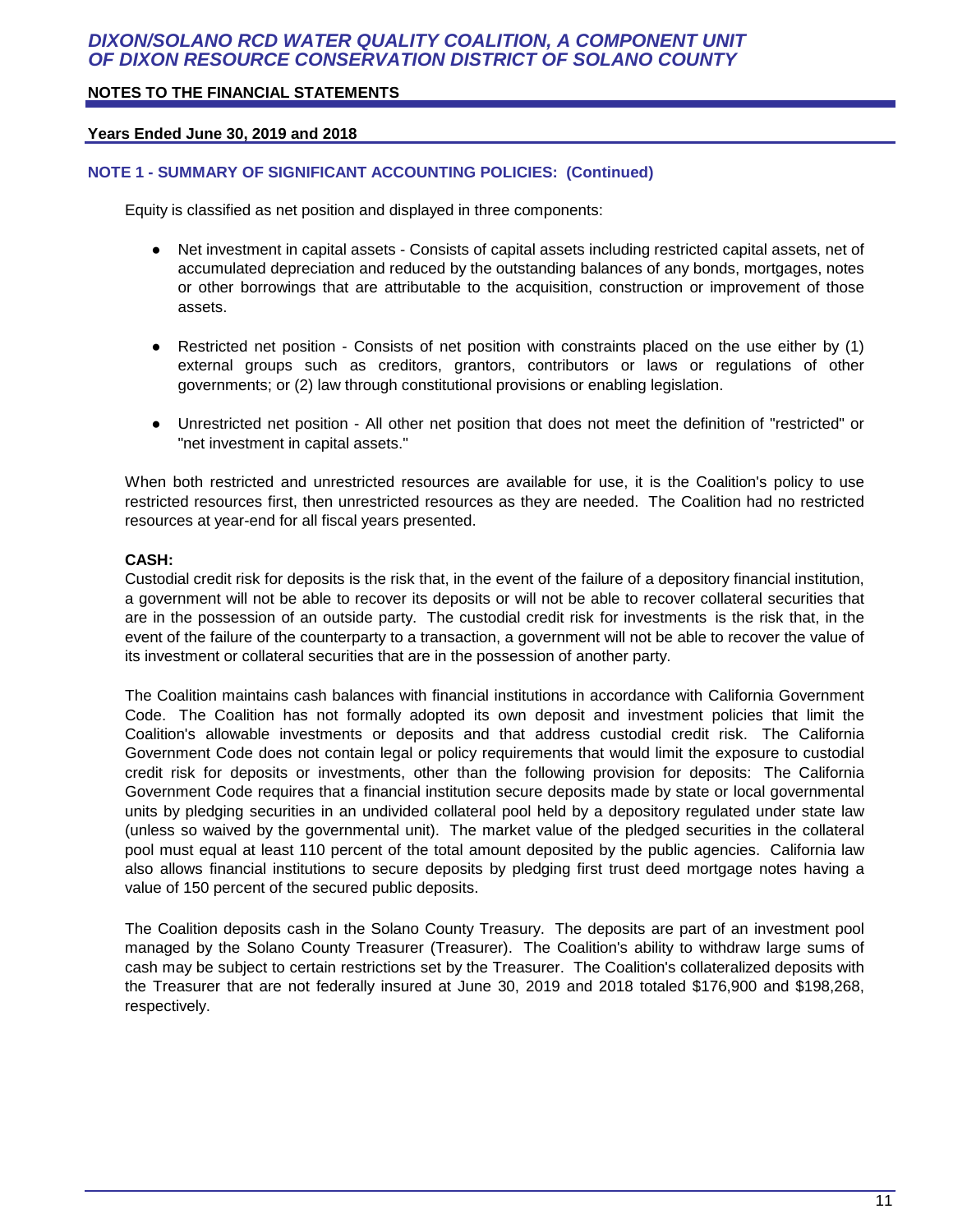## **NOTES TO THE FINANCIAL STATEMENTS**

#### **Years Ended June 30, 2019 and 2018**

#### **NOTE 1 - SUMMARY OF SIGNIFICANT ACCOUNTING POLICIES: (Continued)**

#### **CASH: (Continued)**

The Treasurer's pooled cash and investments are invested pursuant to investment policy guidelines established by the Treasurer and approved by the Solano County Board of Supervisors. The objectives of the policy are: legality, preservation of capital, liquidity, and yield. The policy addresses the soundness of financial institutions that maintain Treasurer deposits, types of investment instruments as permitted by the California Government Code, and the percentage of the portfolio which may be invested in certain instruments with longer terms of maturity. The County Treasury Oversight Committee annually reviews the investment policy and the portfolio activity. See the County of Solano Comprehensive Annual Financial Report for more details regarding the County's investment pool, including its investment types, investment policy and disclosures related to investment credit risk, concentration of credit risk, interest rate risk and custodial credit risk, as required by GASB Statement No. 40.

#### **ACCOUNTS RECEIVABLE:**

Accounts receivable represents enrollment fees pertaining to the current fiscal year but collected after year end.

#### **ACCOUNTS PAYABLE:**

Accounts payable represents the balance due for goods received and/or services rendered.

#### **OUTSTANDING WARRANTS:**

Outstanding warrants represent the amount of treasury warrants issued but not yet presented to the Treasurer for payment. When warrants are mailed, expenditures are recorded and an outstanding warrant liability is created, pending presentation of the warrant.

#### **NET POSITION/FUND BALANCE:**

The statement of activates utilizes a net position presentation. Net position are categorized as unrestricted, restricted, and invested in capital assets - net of related debt. Unrestricted represents net assets of the Coalition not restricted for any project or purpose. At June 30, 2019 and 2018 the Coalition had no net assets categorized as restricted or net investment in capital assets.

The governmental fund balance sheet utilizes a fund balance presentation. Under GASB 54, fund balance is segregated and classified as follows: Nonspendable fund balance, restricted fund balance, committed fund balance, assigned fund balance, and unassigned fund balance. At June 30, 2019 and 2018 fund balance of the Coalition was entirely classified as unassigned, which represents residual fund balance after it is classified to the other categories.

#### **USE OF ESTIMATES:**

The preparation of financial statements in conformity with accounting principles generally accepted in the United States of America requires management to make estimates and assumptions. These estimates and assumptions affect the reported amounts of assets and liabilities at the date of the financial statements and the reported amounts of revenues and expenses/expenditures during the reporting period. Actual results could differ from those estimates.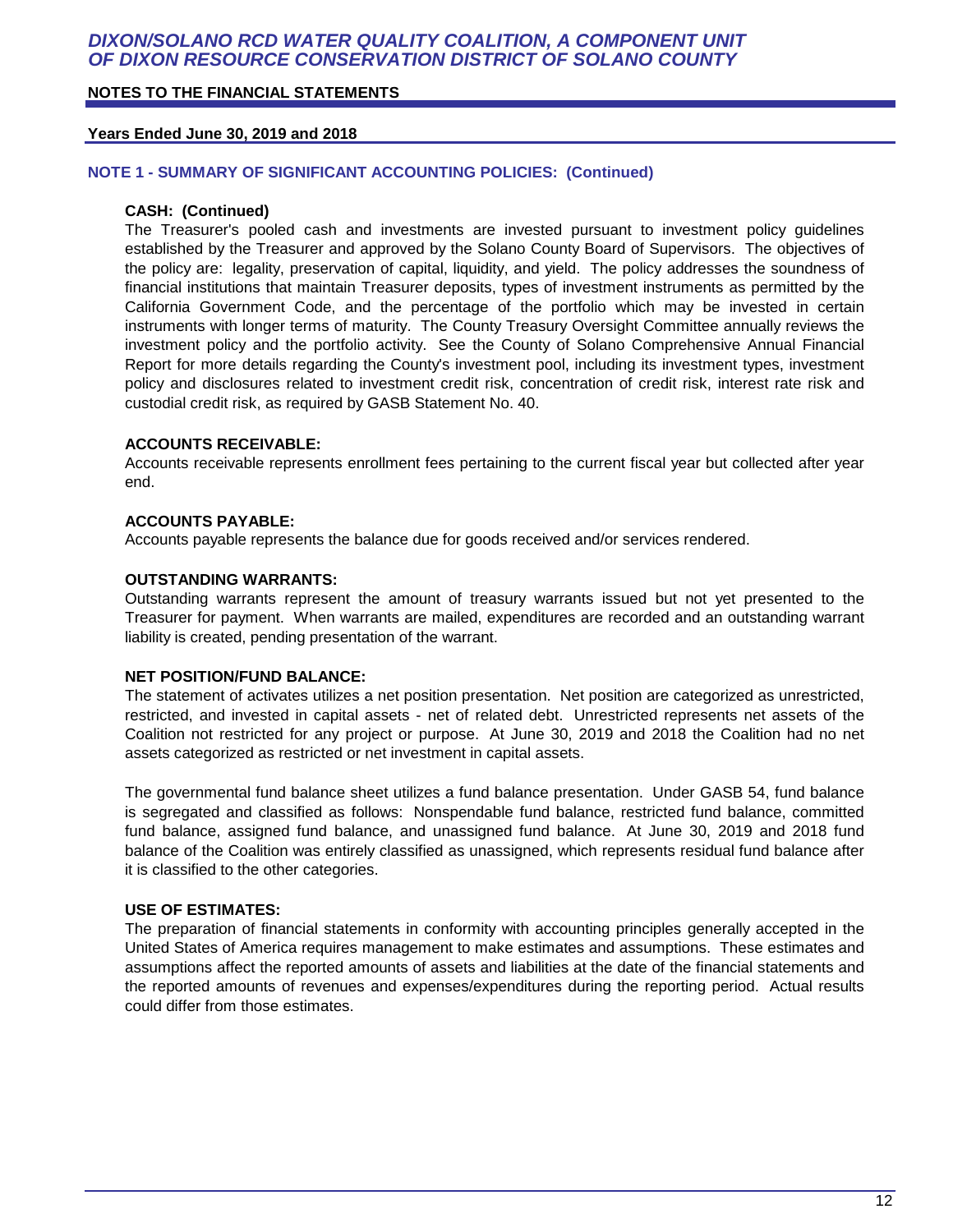## **NOTES TO THE FINANCIAL STATEMENTS**

#### **Years Ended June 30, 2019 and 2018**

## **NOTE 2 - RECONCILIATION TO GOVERNMENT-WIDE STATEMENTS:**

Amounts reported for governmental activities in the statements of net position are different because:

|                                                                                                                                                                                                                                      | 2019                |    | 2018           |
|--------------------------------------------------------------------------------------------------------------------------------------------------------------------------------------------------------------------------------------|---------------------|----|----------------|
| <b>Total Fund Balance - General Fund</b>                                                                                                                                                                                             | 138,533             | \$ | 157,589        |
| Assessments receivable - Assessments were not received within 60 days of<br>fiscal year end and reduces revenue until collected for governmental funds.<br>However, in the statement of net position, receivables are recorded as an |                     |    |                |
| asset.                                                                                                                                                                                                                               | 160                 |    |                |
|                                                                                                                                                                                                                                      |                     |    |                |
| <b>Net Position Of Governmental Activities</b>                                                                                                                                                                                       | <u>138,693</u>      | £. | <u>157,589</u> |
| Amounts reported for governmental activities in the statements of activities are different because:                                                                                                                                  |                     |    |                |
| Net Change In Fund Balance - General Fund                                                                                                                                                                                            | \$<br>$(19,056)$ \$ |    | (31, 142)      |
| Assessments - Assessments were not received within 60 days of fiscal year<br>end and reduces revenue until collected for governmental funds. However,<br>in the statement of activities, receivables are recorded as revenue.        |                     |    |                |
|                                                                                                                                                                                                                                      | 160                 |    |                |
| <b>Change in Net Position of Governmental Activities</b>                                                                                                                                                                             | \$<br>(18, 896)     | S  | (31,142)       |

### **NOTE 3 - RISK MANAGEMENT:**

The Coalition is exposed to various risks of loss related to torts; theft of, damage to, and destruction of assets; errors and omissions; and natural disasters. The Dixon RCD is a member of the Special District Risk Management Authority (SDRMA), an intergovernmental risk sharing joint powers authority created pursuant to California Government Code Sections 6500 et. seq. The Dixon RCD pays an annual premium to SCRMA for its General and Auto Liability, Public Officials' and Employees' Errors and Omissions, Employment Practices Liability, and Workers' Compensation insurance coverage, among others. As a component unit of the Dixon RCD, the Coalition is included in the Dixon RCD's insurance coverage.

#### **NOTE 4 - RELATED PARTY TRANSACTIONS:**

The Coalition reimburses the Dixon and Solano RCDs for administrative services and direct expenses associated with operating the Coalition. Total expenses to the Dixon RCD for the years ended June 30, 2019 and 2018 were \$141,126 and \$147,863, respectively. Amounts due to the Dixon RCD at June 30, 2019 and 2018 were \$37,180 and \$37,805, respectively. Total expense to the Solano RCD for the years ended June 30, 2019 and 2018 were \$12,128 and \$9,960, respectively. Amounts due to the Solano RCD at June 30, 2019 and 2018 were \$4,739 and \$3,163 respectively.

## **NOTE 5 - SUBSEQUENT EVENTS:**

Management has considered all subsequent events for disclosure in the financial statements through January 6, 2020, which represents the date the financial statements were available to be issued.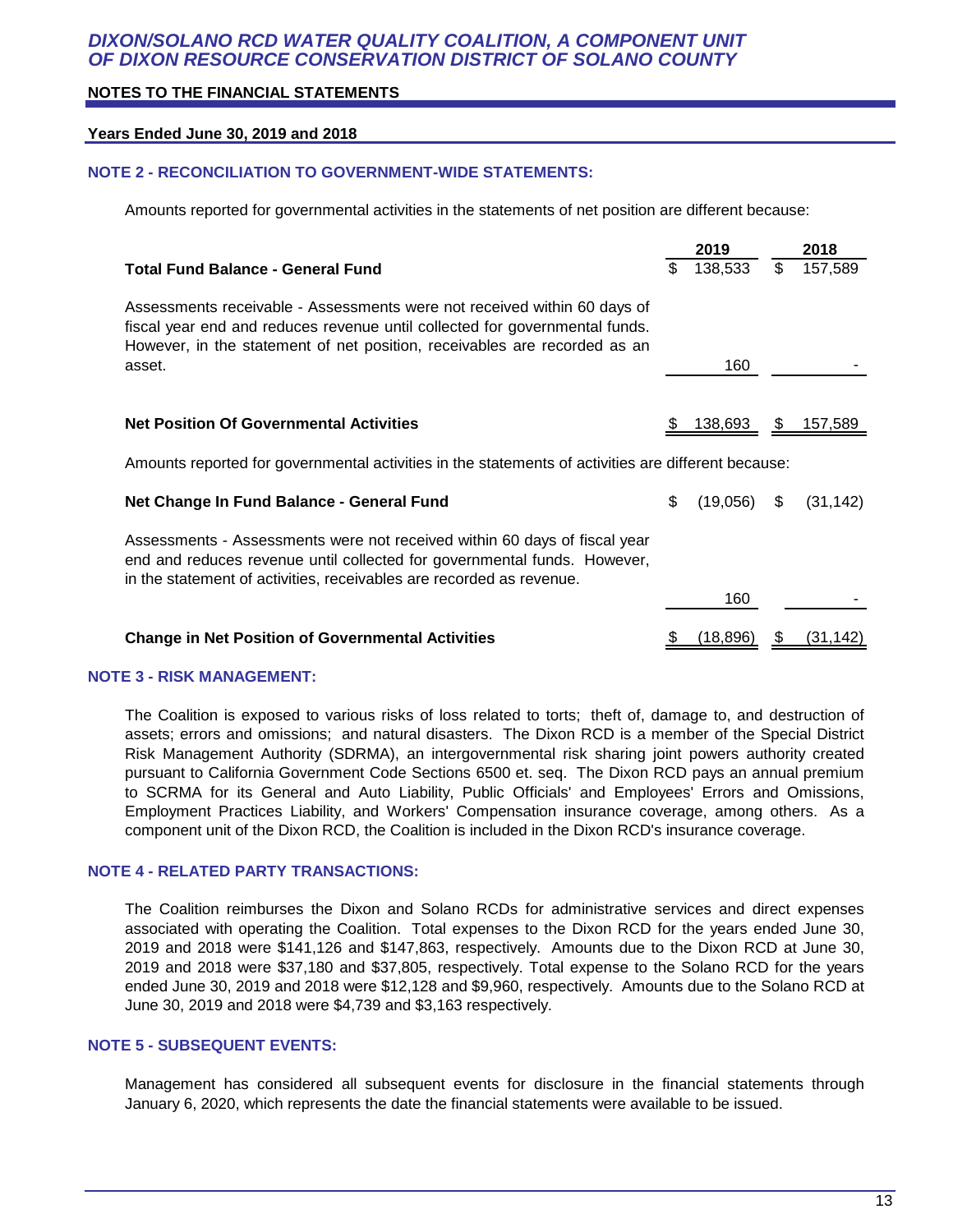*DIXON/SOLANO RCD WATER QUALITY COALITION THE DIXON RESOURCE CONSERVATION DISTRICT OF SOLANO COUNTY A COMPONENT UNIT OF* 

> Years Ended June 30, 2019 and 2018 Required Supplementary Information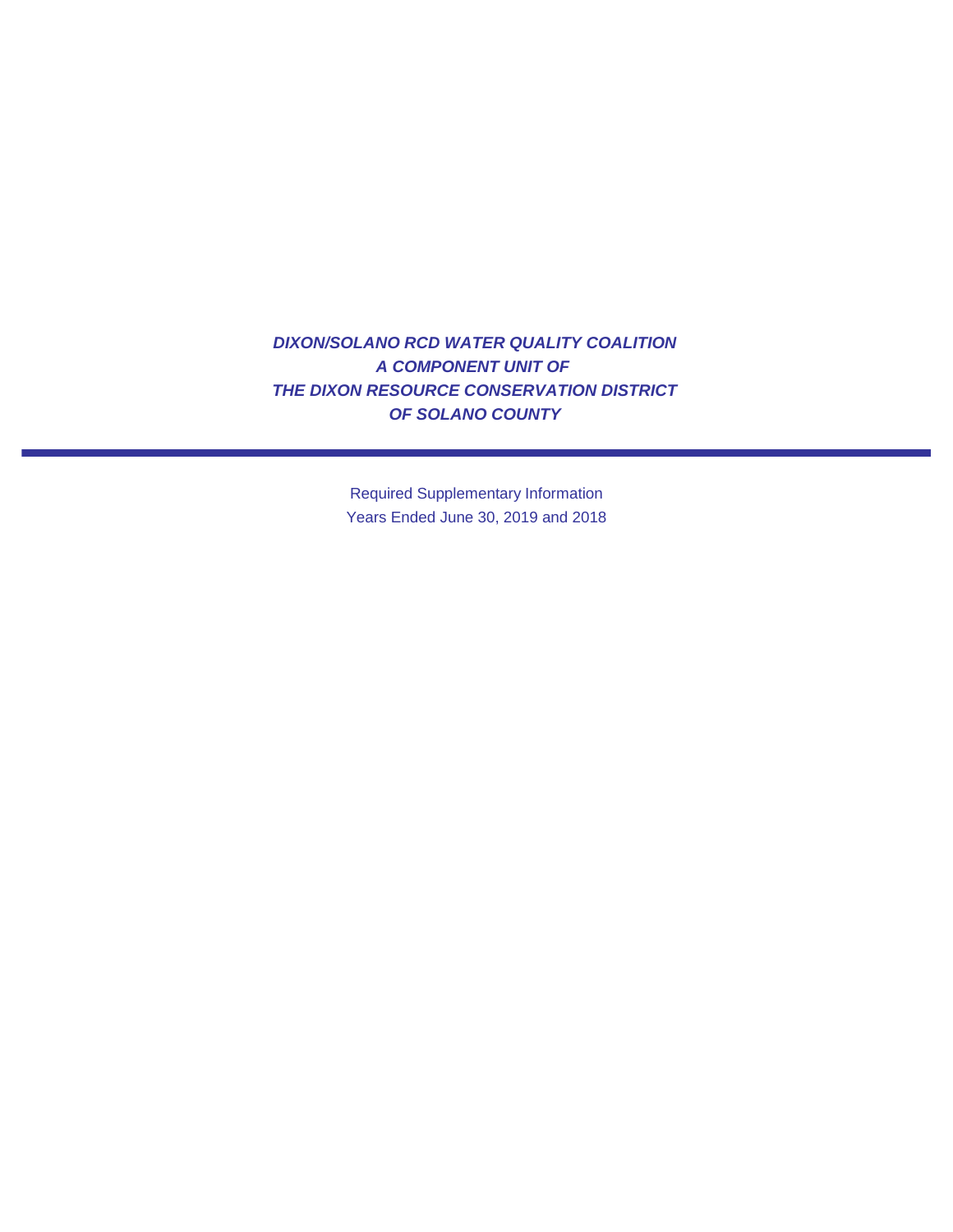## **BUDGETARY COMPARISON SCHEDULE**

## **Year Ended June 30, 2019**

|                                              |               | <b>Budgeted Amounts</b> |                | Variance<br><b>Favorable</b> |
|----------------------------------------------|---------------|-------------------------|----------------|------------------------------|
|                                              | Original      | <b>Final</b>            | <b>Actual</b>  | (Unfavorable)                |
| Budgetary Fund Balances, Beginning of Year   | 157,589<br>\$ | \$<br>157,589           | 157,589<br>\$  | \$                           |
| <b>RESOURCES (INFLOWS):</b>                  |               |                         |                |                              |
| Enrollment fees                              | 486,803       | 486,803                 | 491,013        | 4,210                        |
| Interest income                              | 2,000         | 2,000                   | 5,767          | 3,767                        |
| <b>Amounts Available for Appropriation</b>   | 646,392       | 646,392                 | 654,369        | 7,977                        |
| <b>CHARGES TO APPROPRIATIONS (OUTFLOWS):</b> |               |                         |                |                              |
| Documents and records                        | 1,200         | 1,200                   | 1,200          |                              |
| Fees and permits                             | 123,323       | 123,323                 | 123,323        |                              |
| Miscellaneous                                | 4,500         | 4,500                   | 2,952          | 1,548                        |
| Office                                       | 1,200         | 1,200                   | 2,789          | (1,589)                      |
| Postage                                      | 1,500         | 1,500                   | 1,278          | 222                          |
| Professional and specialized services        | 430,336       | 430,336                 | 384,294        | 46,042                       |
| <b>Total Charges to Appropriations</b>       | 562,059       | 562,059                 | 515,836        | 46,223                       |
| <b>Budgetary Fund Balances,</b>              |               |                         |                |                              |
| <b>End of Year</b>                           | 84,333        | 84,333                  | 138,533<br>\$. | 54,200<br>\$.                |

## **Explanation of Differences Between Budgetary Inflows and Outflows and GAAP Revenues and Expenditures:**

#### **Sources/Inflows of Resources:**

| Actual amounts (budgetary basis) "available for appropriation" from the budgetary<br>comparison schedule.                                                                     | \$<br>654.369 |
|-------------------------------------------------------------------------------------------------------------------------------------------------------------------------------|---------------|
| Differences - Budget to GAAP:<br>The fund balance at the beginning of the year is a budgetary resource but is not a<br>current-year revenue for financial reporting purposes. | (157, 589)    |
| Total revenues as reported on the statement of activities and governmental fund<br>revenues, expenditures and changes in fund balance.                                        | 496,780       |
| <b>Uses/Outflows of Resources:</b><br>Actual amounts (budgetary basis) "total charges to appropriations" from the<br>budgetary comparison schedule.                           | \$<br>515,836 |
| Total expenditures as reported on the statement of activities and governmental fund<br>revenues, expenditures and changes in fund balance.                                    | 515,836       |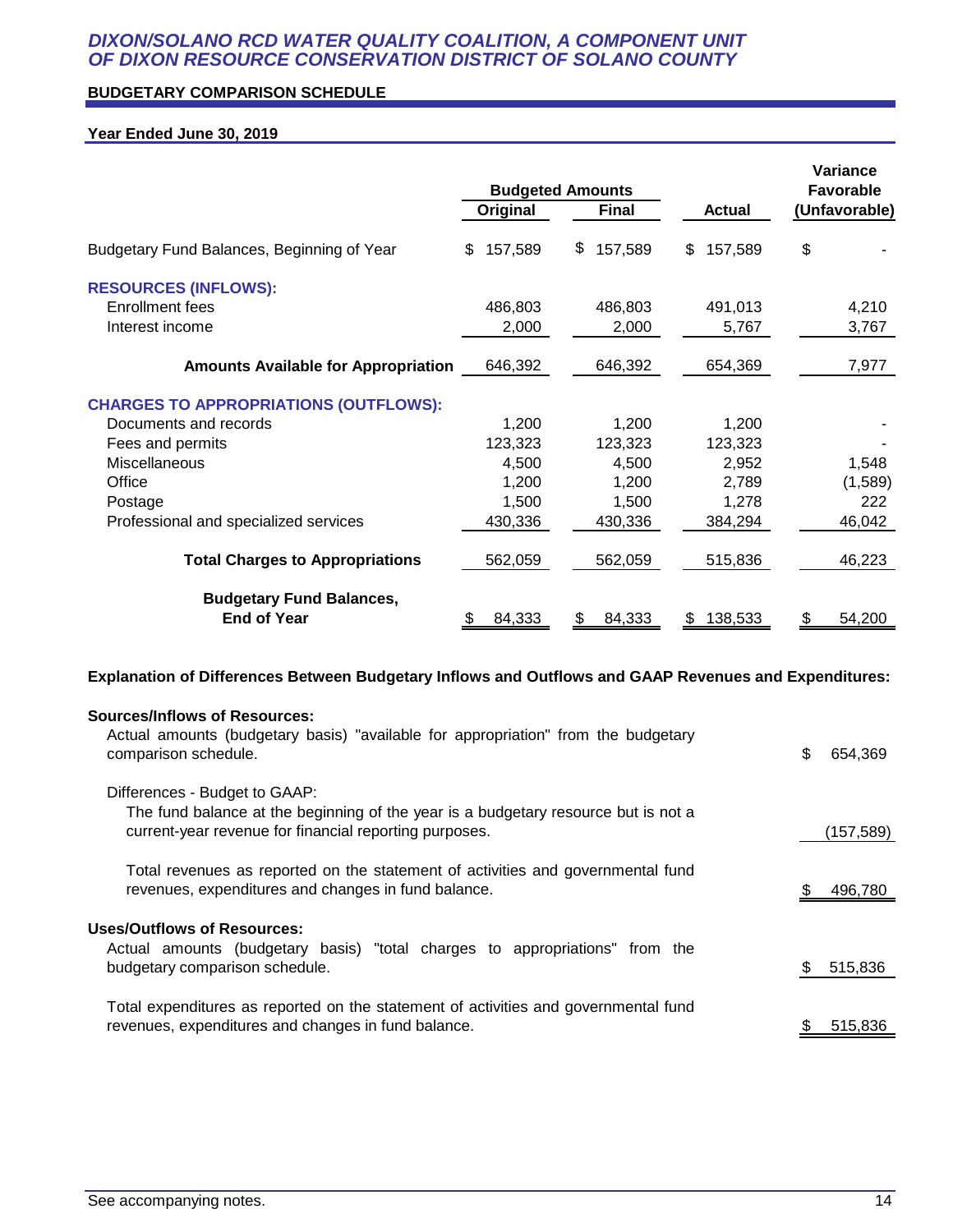## **BUDGETARY COMPARISON SCHEDULE**

## **Year Ended June 30, 2018**

|                                              |               | <b>Budgeted Amounts</b> |               | Variance<br><b>Favorable</b> |
|----------------------------------------------|---------------|-------------------------|---------------|------------------------------|
|                                              | Original      | <b>Final</b>            | <b>Actual</b> | (Unfavorable)                |
| Budgetary Fund Balances, Beginning of Year   | 188,731<br>\$ | \$<br>188,731           | 188,731<br>\$ | \$                           |
| <b>RESOURCES (INFLOWS):</b>                  |               |                         |               |                              |
| Enrollment fees                              | 411,900       | 411,900                 | 407,460       | (4, 440)                     |
| Interest income                              | 1,500         | 1,500                   | 4,180         | 2,680                        |
| <b>Amounts Available for Appropriation</b>   | 602,131       | 602,131                 | 600,371       | (1,760)                      |
| <b>CHARGES TO APPROPRIATIONS (OUTFLOWS):</b> |               |                         |               |                              |
| Documents and records                        | 1,200         | 1,200                   | 1,200         |                              |
| Fees and permits                             | 122,012       | 122,012                 | 112,910       | 9,102                        |
| Miscellaneous                                | 4,450         | 4,450                   | 3,663         | 787                          |
| Office                                       | 1,200         | 1,200                   | 420           | 780                          |
| Postage                                      | 2,500         | 2,500                   | 1,323         | 1,177                        |
| Professional and specialized services        | 340,821       | 340,821                 | 323,266       | 17,555                       |
| <b>Total Charges to Appropriations</b>       | 472,183       | 472,183                 | 442,782       | 29,401                       |
| <b>Budgetary Fund Balances,</b>              |               |                         |               |                              |
| <b>End of Year</b>                           | 129,948       | 129,948<br>\$.          | 157,589<br>S. | 27,641<br>\$.                |

## **Explanation of Differences Between Budgetary Inflows and Outflows and GAAP Revenues and Expenditures:**

### **Sources/Inflows of Resources:**

| Actual amounts (budgetary basis) "available for appropriation" from the budgetary<br>comparison schedule.                                                                     | \$<br>600.371 |
|-------------------------------------------------------------------------------------------------------------------------------------------------------------------------------|---------------|
| Differences - Budget to GAAP:<br>The fund balance at the beginning of the year is a budgetary resource but is not a<br>current-year revenue for financial reporting purposes. | (188, 731)    |
| Total revenues as reported on the statement of activities and governmental fund<br>revenues, expenditures and changes in fund balance.                                        | 411,640       |
| <b>Uses/Outflows of Resources:</b><br>Actual amounts (budgetary basis) "total charges to appropriations" from the<br>budgetary comparison schedule.                           | 442,782       |
| Total expenditures as reported on the statement of activities and governmental fund<br>revenues, expenditures and changes in fund balance.                                    | 442.782       |